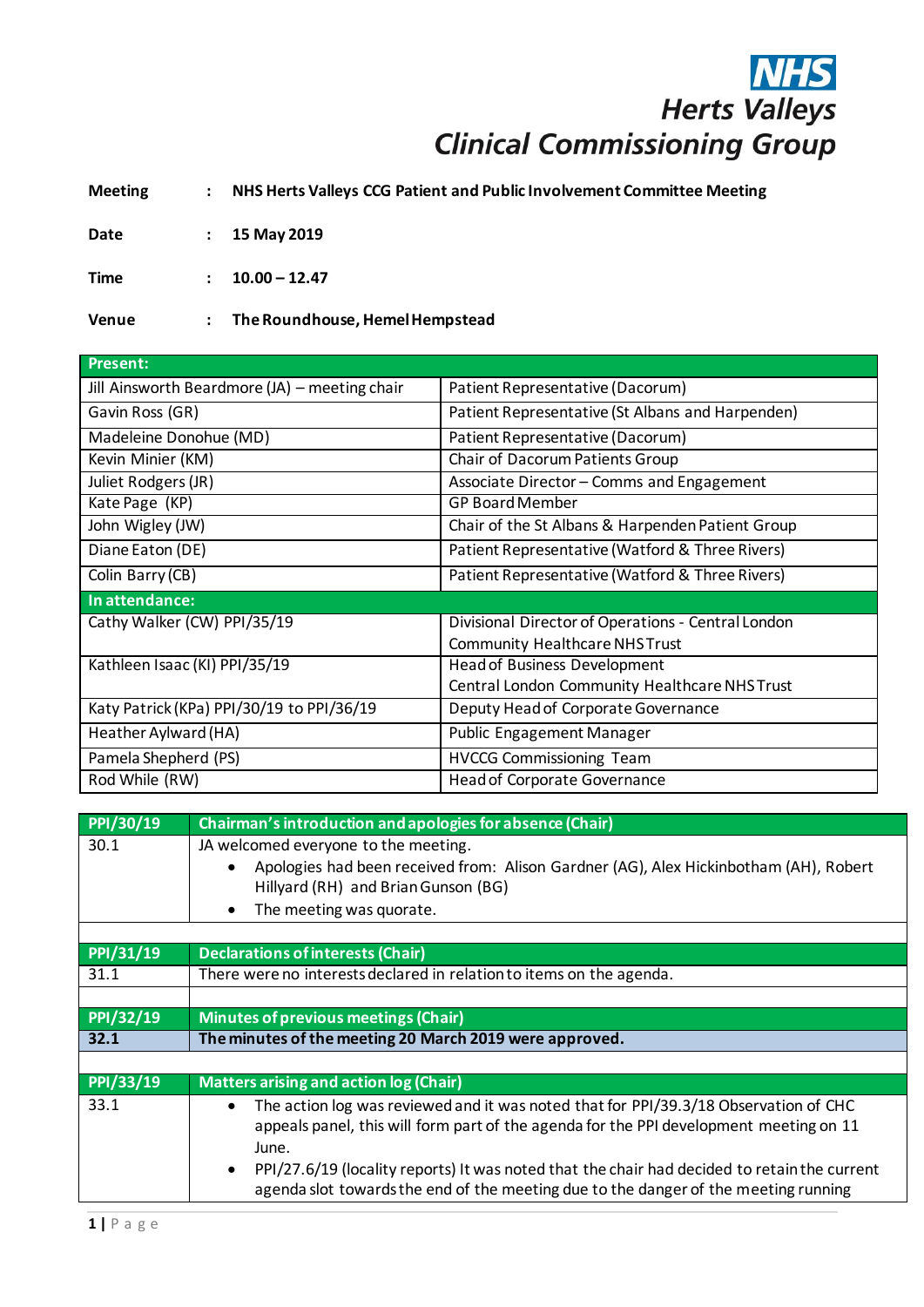|           | behind schedule and the impact this has on visiting presenters.                                                                                                                      |
|-----------|--------------------------------------------------------------------------------------------------------------------------------------------------------------------------------------|
|           | PPI/22.6/19 difficulty in accessing information of the CCG website regarding the SOC. JR<br>$\bullet$                                                                                |
|           | stated that this would be addressed.                                                                                                                                                 |
| 33.2      | The committee noted the updates                                                                                                                                                      |
|           |                                                                                                                                                                                      |
| PPI/34/19 | <b>Committee work plan</b>                                                                                                                                                           |
| 34.1      | The committee noted the work plan and noted that committee members should feel free to raise                                                                                         |
|           | any suggestions to be included on this.                                                                                                                                              |
|           |                                                                                                                                                                                      |
| PPI/35/19 | <b>Adult Community Services (ACS) mobilisation</b>                                                                                                                                   |
| 35.1      | CW presented an update to the group:                                                                                                                                                 |
|           | CLCH already deliver some services in Herts - sexual health and respiratory and in 11<br>$\bullet$<br>different London boroughs                                                      |
|           | Current staffing of 3,500 will increase to over 4,000.<br>٠                                                                                                                          |
|           | The trust is a segment 1 trust i.e. top quartile in performance, lighter touch in terms of<br>٠                                                                                      |
|           | performance regime.                                                                                                                                                                  |
|           | There is in place a quality strategy underpinned by 6 campaigns<br>٠                                                                                                                 |
|           | Shared governance - front line staff and patients are leading improvements by identifying<br>$\bullet$                                                                               |
|           | areas for improvement. E.g. pressure ulcer management, mandatory training                                                                                                            |
|           | Patient and carer engagement strategy in place.<br>$\bullet$                                                                                                                         |
|           | The trust has adopted a "15 steps challenge" - routinely in place across all localities and<br>$\bullet$                                                                             |
|           | buildings - this provides feedback from staff, patients and carers.                                                                                                                  |
|           | Expectation for patient stories at all meetings, whether poor or positive.<br>٠                                                                                                      |
|           | There is an annual co-design event.<br>٠                                                                                                                                             |
|           | There is a programme focused on strengthening the workforce, e.g. international<br>$\bullet$                                                                                         |
|           | recruitment.                                                                                                                                                                         |
|           | Highlight the full range of services to be provided in west Herts, included sub contracts for                                                                                        |
|           | end of life care to provide integration                                                                                                                                              |
|           | Principles - place based and person centred<br>$\bullet$                                                                                                                             |
|           | Integrated teams will be operated at locality level with services wrapped around the patient.<br>٠                                                                                   |
|           | Single point of access to cover every service provided.                                                                                                                              |
|           | 7 day rapid response service.                                                                                                                                                        |
|           | CQC - good rating.                                                                                                                                                                   |
|           | The aim is that there will be minimal disruption as part of the transition with transformation                                                                                       |
|           | taking place in the first year.                                                                                                                                                      |
| 35.2      | The following points were made in discussion:                                                                                                                                        |
|           | CB asked what would be the impact of Brexit on the workforce. CW stated that all                                                                                                     |
|           | organisations have been asked to report on EU staff. This represents 18% of the workforce.<br>Much work has been carried out with this group to reduce anxieties. CLCH has asked HCT |
|           | the proportion of staff that fall into this category. Currently the vacancy rate is unknown.                                                                                         |
|           | MD asked how many will TUPE. CW stated that this information is not yet known. There<br>$\bullet$                                                                                    |
|           | have been a number of evening sessions to inform and reassure local HCT staff about the                                                                                              |
|           | future.                                                                                                                                                                              |
|           | KM stated that healthwatch would be able to identify patient representatives locally to                                                                                              |
|           | support CLCH.                                                                                                                                                                        |
|           | KM asked about staff carers - how are they supported? An employee assistance programme<br>$\bullet$                                                                                  |
|           | is in place. CW will develop a fuller answer on this.                                                                                                                                |
|           |                                                                                                                                                                                      |
|           | CW is happy to come back to PPI nearer go live - end of October                                                                                                                      |
| 35.3      | The committee noted the report and thanked CW and KS for their helpful presentation.                                                                                                 |
| 35.4      | <b>ACTION: RW to schedule CLCH for a future meeting.</b>                                                                                                                             |
|           |                                                                                                                                                                                      |
| PPI/36/19 | <b>Key Risks from Board Assurance Framework (BAF)</b>                                                                                                                                |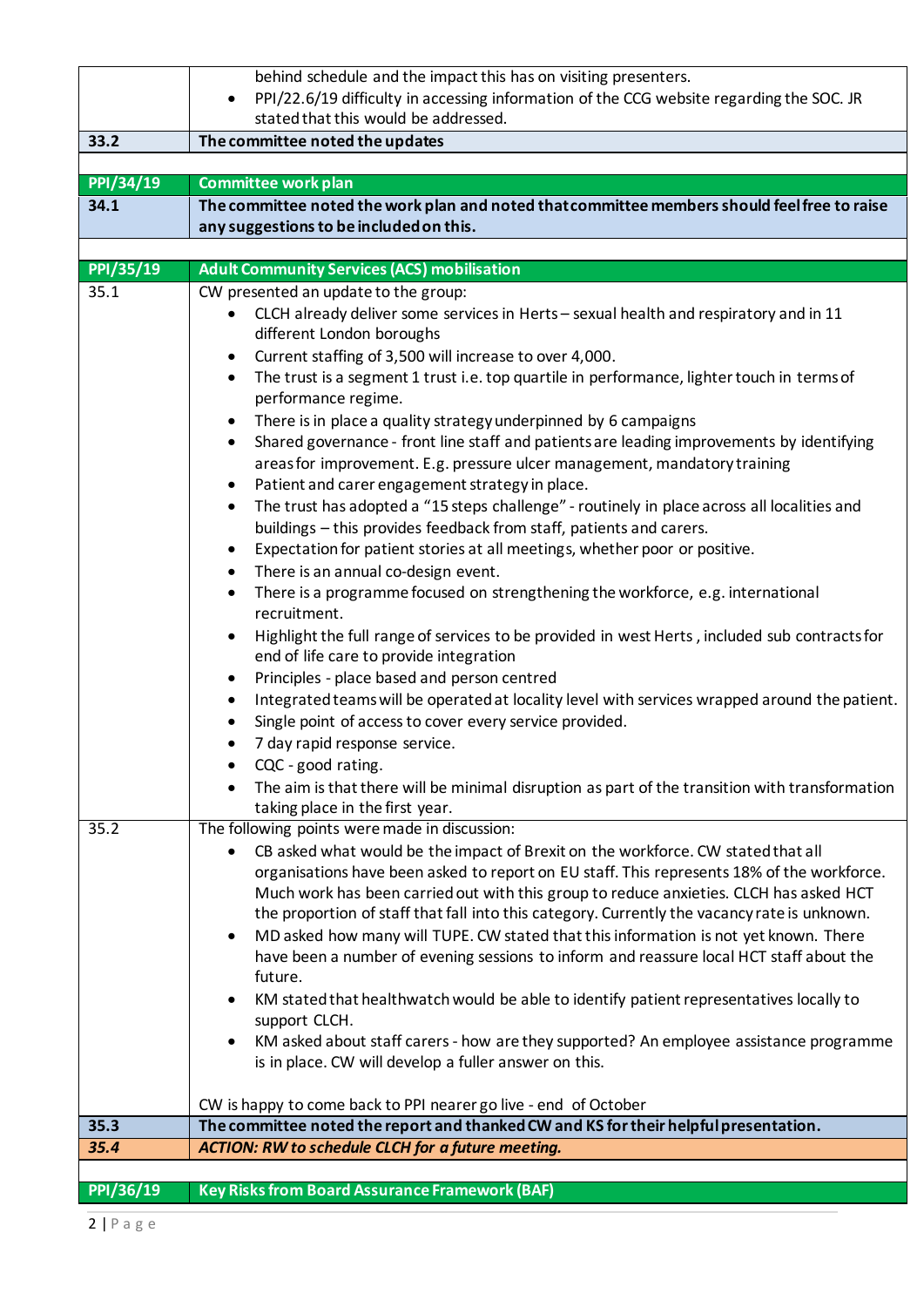| 36.1      | KPa introduced the paper with the following points:                                                      |
|-----------|----------------------------------------------------------------------------------------------------------|
|           | The paper covers the actual risks for Q4 2018/19 that relate to the PPI committee.                       |
|           |                                                                                                          |
|           | 1.1 is a broad risk around engagement with stakeholders                                                  |
|           | 3.2a is specifically focused on the transformation and the target of 8 by September                      |
|           | potentially should be changed to December as a more realistic target. Committee members                  |
|           | agreed with this.                                                                                        |
|           |                                                                                                          |
| 35.2      | The following points were made during discussion:                                                        |
|           | JA stated that there was a potential conflict around CCG and West Herts engagement on the                |
|           | SOC and all of the other engagement that is happening. JR stated that the risk level is                  |
|           | probably appropriate. KP clarified that the risk score had relatively recently been reduced.             |
|           | KM stated that HCT may not be sustainable so perhaps there is a risk regarding HCTs ability<br>$\bullet$ |
|           | to deliver in the future. It was noted that we consider to them to be a viable organisation              |
|           | and the risk is considered as part of the overall mobilisation programme.                                |
| 35.3      | The committee noted the BAF report                                                                       |
|           |                                                                                                          |
| PPI/36/19 |                                                                                                          |
|           | <b>CEO Report</b>                                                                                        |
| 36.1      | The following points were made in discussion:                                                            |
|           | PCNs are being developed and KP highlighted that there was a lot for practices think about               |
|           | in setting these up. The committee agreed that they would like more information on PCNs                  |
|           | Direct booking extended access of 111 in Dacorum in April - MD asked whether this<br>$\bullet$           |
|           | happened.                                                                                                |
|           | Five practices are using near patient testing - MD asked what this was. KP stated that CRP               |
|           | testing was taking place in five practices. Measurement of patient CRP levels is driving a               |
|           | reduction in antibiotic prescribing. This has made an impact locally.                                    |
|           | MD asked whether medical records can be viewed on the NHS App? Can appointments be<br>$\bullet$          |
|           | made to extended access?                                                                                 |
|           | STP - KM reflected the STP is carrying out a number of engagement activities                             |
| 36.2      | The committee noted the report                                                                           |
| 36.3      | ACTION: PCNs to be put on agenda for the next meeting - RW                                               |
| 36.4      | <b>ACTION: RW to raise queries with Primary Care Team regarding NHS App and extended access</b>          |
|           |                                                                                                          |
| PP/37/19  | <b>New community pathways</b>                                                                            |
| 37.1      | PS introduced the paper with the following points:                                                       |
|           |                                                                                                          |
|           | Paper summarises the new community services which are moving services away from the                      |
|           | acute sector                                                                                             |
|           | <b>ENT</b> services                                                                                      |
|           | Ophthalmology                                                                                            |
|           | <b>Nutrition and dietetics</b>                                                                           |
|           | Direct access ultrasound                                                                                 |
|           | Community gynaecology                                                                                    |
|           | Community dermatology                                                                                    |
|           | <b>MSK</b>                                                                                               |
|           | Long term conditions, including stroke and respiratory                                                   |
| 37.2      | The following points were made in discussion:                                                            |
|           | MD stated ENT and dermatology are at Kings Langley for Dacorum which is on the edge of<br>٠              |
|           | the locality. PS stated that a range of bases were being explored and there were also timing             |
|           | elements for clinics to be considered. Equity of access is being considered but is dependent             |
|           | on available space.                                                                                      |
|           |                                                                                                          |
|           | The view of the committee was that clinics need to be spread equitably across all areas,<br>٠            |
|           | recognising that there are constraints around the availability of estates                                |
|           | JW was concerned about the accessibility of some of the community premises. PS stated                    |
|           | that was a principle that patients would be offered a choice and that all premises met                   |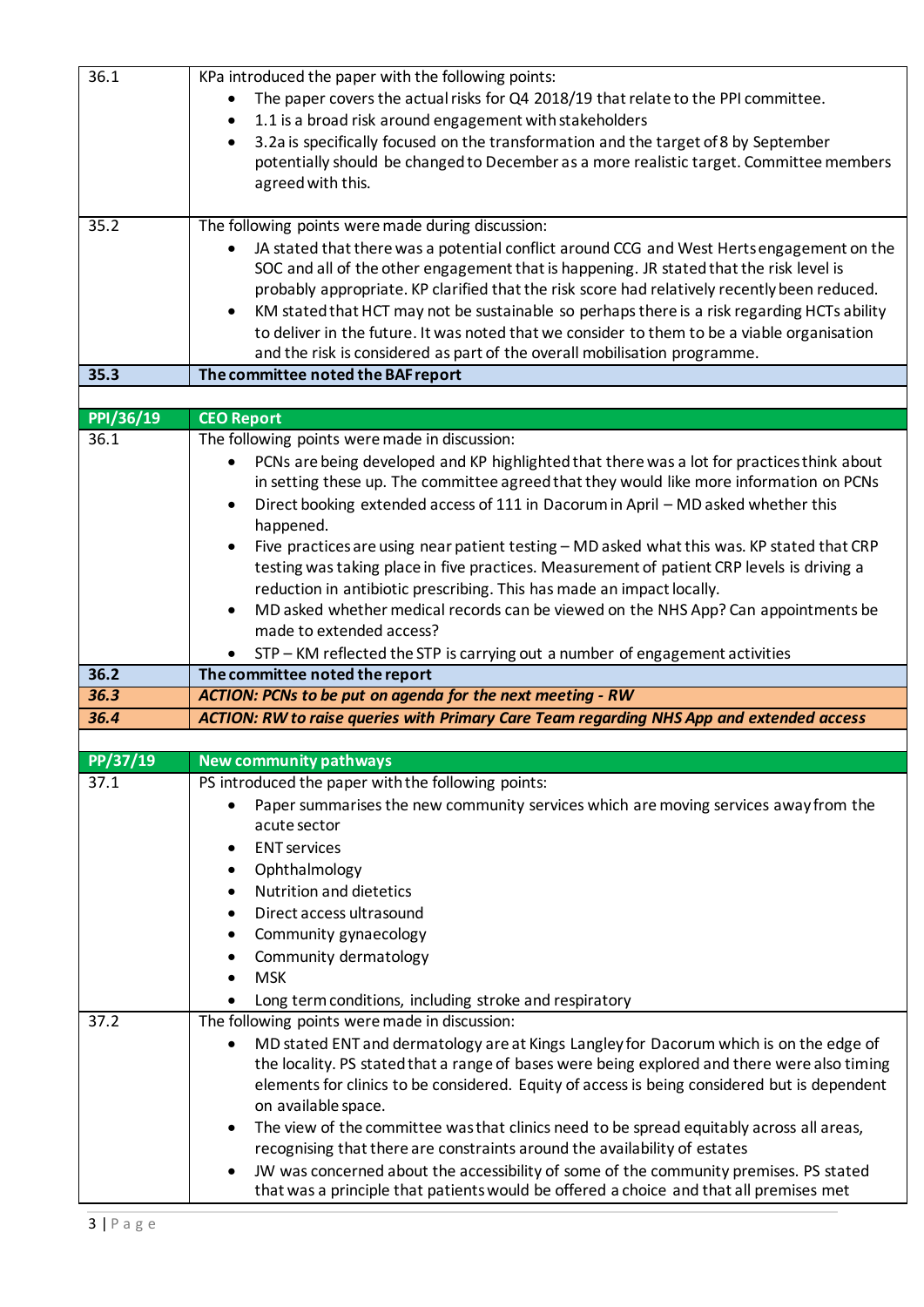|                     | obligatory standards                                                                                                                               |
|---------------------|----------------------------------------------------------------------------------------------------------------------------------------------------|
|                     | JA asked whether the issue backlog was being addressed. PS stated that capacity was being                                                          |
|                     | increased at the outset of a new service to address this.                                                                                          |
|                     | DE stated that there was a need for quality assurance visits. PS stated that this was being<br>$\bullet$                                           |
|                     | addressed and patient reps would be included.                                                                                                      |
|                     | KM asked whether IAPT was available via the dermatology pathway. PS stated that<br>$\bullet$                                                       |
|                     | wellbeing service was being linked into the service.                                                                                               |
|                     | Location of gynaecology and ultrasound                                                                                                             |
| 37.3                | The committee noted the report on new community services                                                                                           |
| PPI/38/19           | <b>Developing GP practice groups</b>                                                                                                               |
| 38.1                | HA introduced the paper with the following points:                                                                                                 |
|                     | Noted the variation in effectiveness<br>$\bullet$                                                                                                  |
|                     | A survey has been circulated to hear from Practice Managers and there have been 60<br>٠                                                            |
|                     | responses.                                                                                                                                         |
|                     | The next stage is to develop a standard that we expect as part of the GMS contract.<br>٠                                                           |
|                     | Discussions are ongoing regarding an incentive to do this.<br>$\bullet$                                                                            |
|                     | The standards being proposed will be shared with PPI committee                                                                                     |
| 38.2                | The following points were made in discussed                                                                                                        |
|                     | MD noted that there is a new website being trialled for primary care and that PPGs were not<br>$\bullet$                                           |
|                     | well covered. This will be followed up.                                                                                                            |
|                     | It was noted that the next PPG development meeting would be in the evening of 11 June                                                              |
| 38.3                | ACTION: HA to bring the draft GP Practice Patient Group Guidance document to a future meeting                                                      |
| 38.4                | ACTION: HA to discuss the primary care website with the primary care team                                                                          |
|                     |                                                                                                                                                    |
| PPI/39/19           | <b>Strategic outline case</b>                                                                                                                      |
| 39.1                | JR updated the group as follows:                                                                                                                   |
|                     | The engagement process had been taking place. The project team have been given a very                                                              |
|                     | clear steer on financial constraints and the instruction is £350m.                                                                                 |
|                     | FAQ document has been produced and will be placed on the CCG website.<br>٠                                                                         |
|                     | An evaluation panel has met a number of times and the outcome of quantitative appraisals                                                           |
|                     | will be considered shortly.                                                                                                                        |
|                     | An additional joint CCG & WHHT board meeting in public has been arranged for 30 May to<br>٠                                                        |
|                     |                                                                                                                                                    |
|                     | enable patients to be exposed to the discussions about the four options.                                                                           |
|                     | On 13 June the Trust and the CCG will hold an evening public meeting to outline what the<br>۰                                                      |
|                     | preferred options were and to give an update.                                                                                                      |
|                     | Papers for the final meeting will be made available on 20 June and the CCG will consider the                                                       |
|                     | paper on 11 July.                                                                                                                                  |
| 39.2                | The committee noted the SOC engagement update.                                                                                                     |
| KP left the meeting |                                                                                                                                                    |
| PPI/40/19           | Updates from practice quality assurance visits                                                                                                     |
| 40.1                | There were no updates from committee as no visits had taken place involving members.                                                               |
| 40.2                | ACTION: HA to request those who have done a quality assurance visit to either write a short report                                                 |
|                     | or come to the committee.                                                                                                                          |
|                     |                                                                                                                                                    |
| PPI/41/19<br>41.1   | <b>Participation report</b>                                                                                                                        |
|                     | HA introduced the report with the following points:<br>The report includes a list of patient representatives and the committees they sit on. These |
|                     | people have been contacted and the majority have given permission for this.                                                                        |
|                     | Information is included on quality assurance visits<br>٠                                                                                           |
|                     | Patient stories will be used at future joint meetings between the PPI committee on the<br>٠                                                        |
|                     | board. The first meeting is 25 July.                                                                                                               |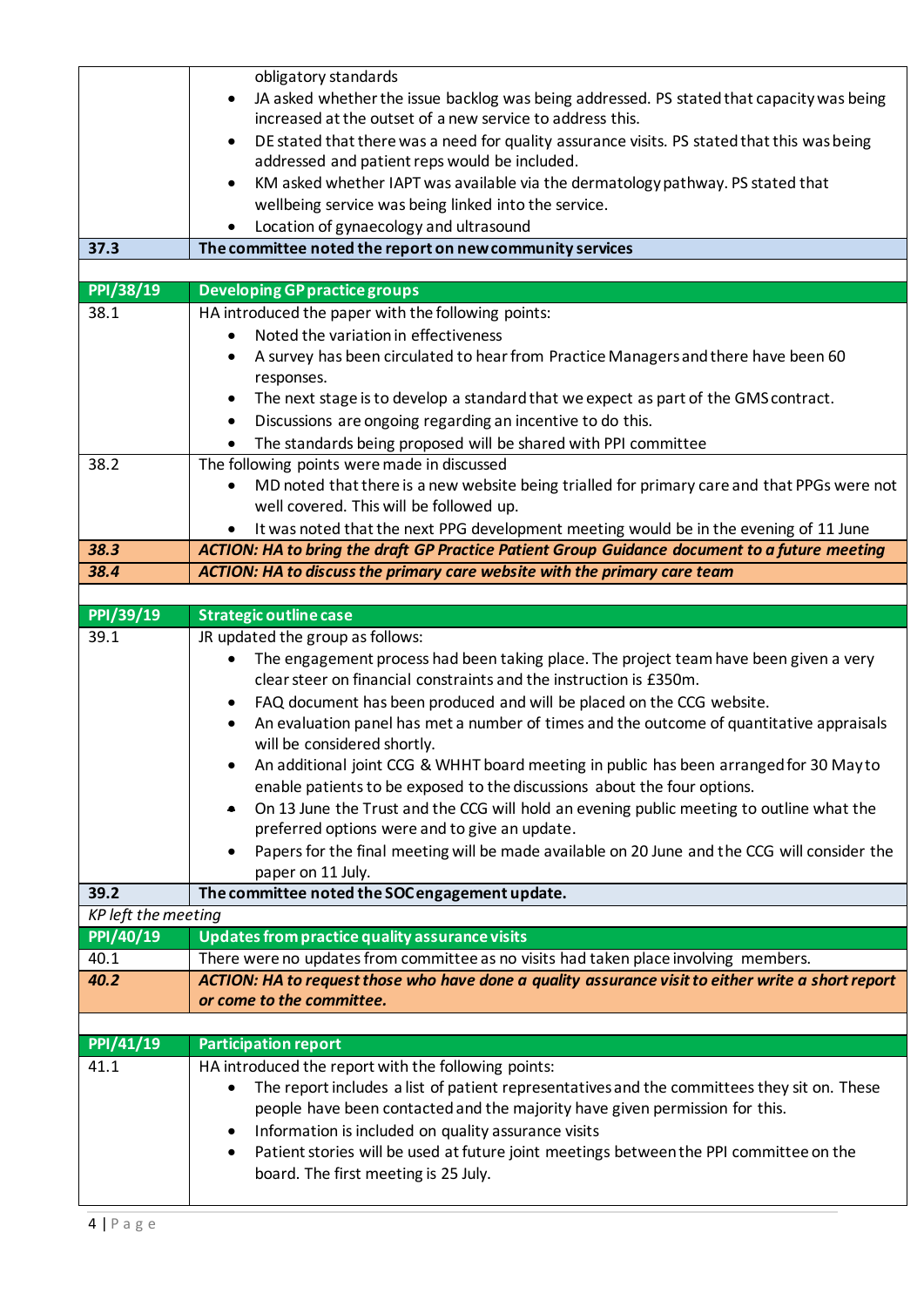| 41.2      | The following points were made in discussion:                                                                                                                   |
|-----------|-----------------------------------------------------------------------------------------------------------------------------------------------------------------|
|           | It was clarified that SI panel is a CCG panel                                                                                                                   |
|           | There has been some interest shown in Hertsmere role on PPI committee but nothing                                                                               |
|           | tangible as yet.                                                                                                                                                |
|           | KM asked about the NHSE assessment and HA clarified that the results would be available in                                                                      |
|           | July                                                                                                                                                            |
|           | Committee members noted that there needs to be a little more clarity about location of<br>$\bullet$                                                             |
|           | board and public committee papers, both future and past and also on the location of                                                                             |
|           | meetings in advance.                                                                                                                                            |
| 41.3      | The committee noted the participation report                                                                                                                    |
| 41.4      | ACTION: HA to address the issue of finding a Hertsmere patient representative possibly through                                                                  |
|           | the Hertsmere Locality patient group.                                                                                                                           |
| 41.5      | ACTION: HA to address website issues such as location of board papers and venues for future                                                                     |
|           | meetings.                                                                                                                                                       |
| PPI/42/19 | <b>Public board meeting agenda</b>                                                                                                                              |
| 42.1      | The following points were made in discussion:                                                                                                                   |
|           | The meeting had a big governance focus and it was noted that there was a good deal of<br>٠                                                                      |
|           | discussion about patient choice references in the constitution.                                                                                                 |
|           | MD reflected that the integrated governance protocol was a helpful tool with useful                                                                             |
|           | reference material.                                                                                                                                             |
|           | It is helpful to make public the processes by which the CCG makes decisions and it was<br>$\bullet$                                                             |
|           | suggested that there should be a dedicated area of the website where this is addressed                                                                          |
| 42.2      | The committee noted the public board agenda                                                                                                                     |
| 42.3      | ACTION: JR / RW to develop narrative around how the CCG makes decisions for inclusion on the                                                                    |
|           | <b>CCG</b> website                                                                                                                                              |
|           |                                                                                                                                                                 |
| PPI/43/19 | <b>Locality reports</b>                                                                                                                                         |
|           |                                                                                                                                                                 |
| 43.1      | MD highlighted the Dacorum report and the provision of designated paediatric<br>$\bullet$                                                                       |
|           | appointments in the Extended Access service. CB mentioned the existence of the paediatric                                                                       |
|           | clinic in Watford. It was asked whether this was available across a wider area. Clarification                                                                   |
|           | needed.                                                                                                                                                         |
|           | Dacorum Patients Group Meeting to take place on children's and young people's mental                                                                            |
|           | health 20 May.                                                                                                                                                  |
| 43.2      | There was no report from Hertsmere                                                                                                                              |
| 43.3      | St Albans and Harpenden. GR expressed the concern that where public meetings have been                                                                          |
|           | organised with guest speakers and the attendance has been poor. This causes embarrassment. It                                                                   |
|           | was note that it was difficult to engage people in evening meetings sometimes. HA stated that there                                                             |
|           | was potential to use facebook to publicise events.                                                                                                              |
| 43.4      | Watford and Three Rivers. The themes are around the PPGs and PPG networks and using the                                                                         |
|           | practice managers to help drive these forward.                                                                                                                  |
| 43.5      | The committee noted the locality reports                                                                                                                        |
| 43.6      | ACTION: Details on paediatric clinics and availability - information to be obtained from the                                                                    |
|           | responsible team - JR                                                                                                                                           |
|           |                                                                                                                                                                 |
| PPI/44/19 | <b>Review of terms of reference (ToRs)</b><br>$\bullet$                                                                                                         |
| 44.1      | RW stated that the ToRs were due for review and would be approved by the CCG board in                                                                           |
|           | June, he asked whether there were any comments or proposed amendments.<br>$\bullet$                                                                             |
|           | KM asked for assurance on whether the ToRs covered the requirements of the Improvement<br>and Assessment Framework. RW and JR confirmed that this was the case. |
| 44.2      | The committee recommended the terms of reference to the CCG board                                                                                               |
|           |                                                                                                                                                                 |
| PPI/45/19 | <b>Risk</b>                                                                                                                                                     |
| 45.1      | HCT risk - around viability in future delivery of local services. It was noted that this has been                                                               |